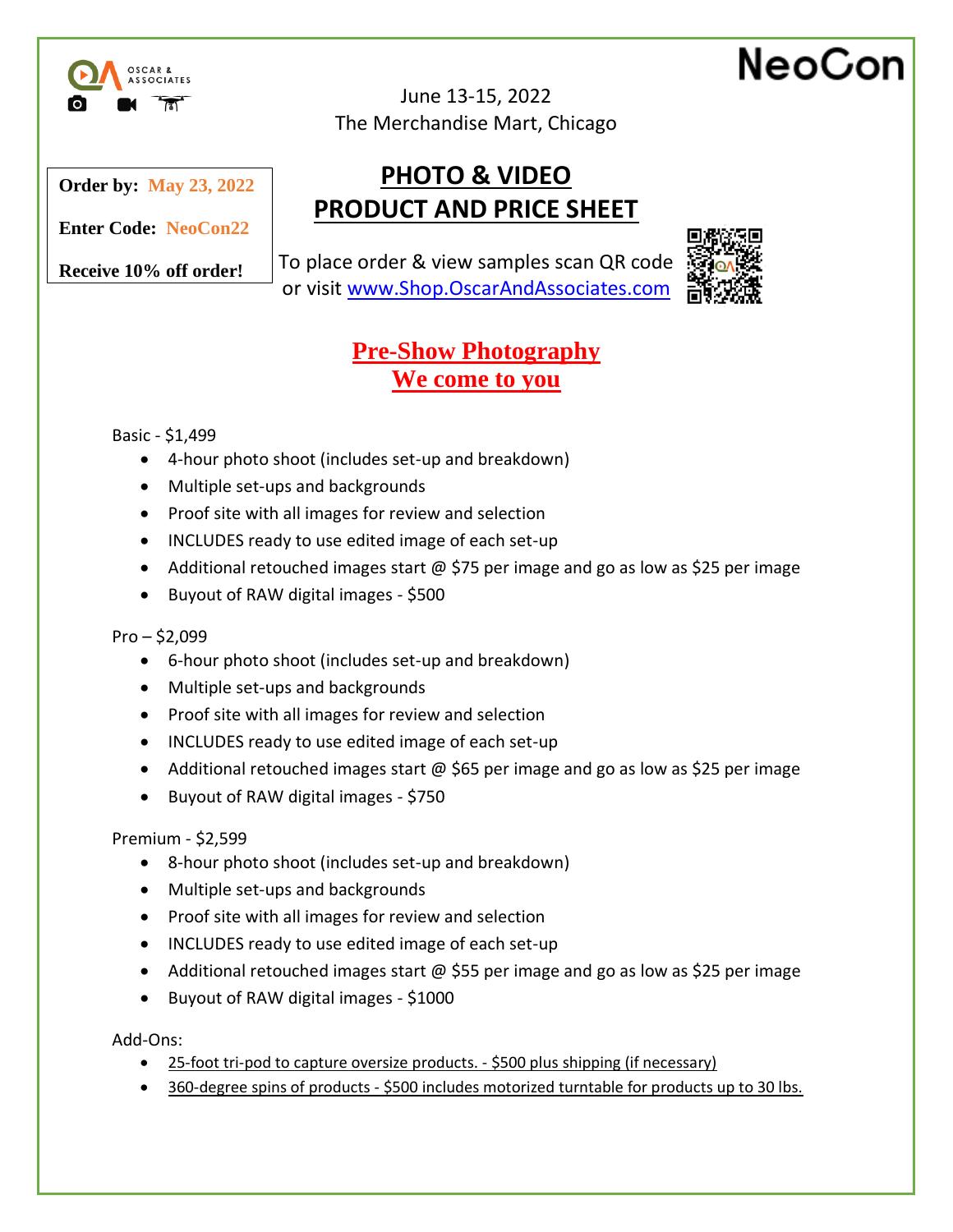

## NeoCon

**Order by: May 23, 2022**

**Enter Code: NeoCon22**

**Receive 10% off order!** 

## **Pre-Show Videography**

June 13-15, 2022 The Merchandise Mart, Chicago

**We come to you**

To place order & view samples scan QR code or visit [www.Shop.OscarAndAssociates.com](https://shop.oscarandassociates.com/)



#### Basic - \$1,599

- 1-60-90 second video
- Edit using existing video and photo assets
- Stock music
- Minimal 2D graphics
- 1 round of revisions

#### Pro - \$2,299

- 1-60-90 second video
- 4-hour video shoot with small lighting and audio kit (includes set-up and breakdown)
- Audio capture
- Stock music
- 2D graphics
- 2 rounds of revisions

#### Premium - \$4,399

- 1-60-120 second video
- 8-hour video shoot with small lighting and audio kit (includes set-up & breakdown)
- Audio capture
- Stock music
- 2D graphics
- 2 rounds of editorial revisions

#### Add-Ons

- Drone videography and photography, \$449 per hr. 4 consecutive hr. minimum
- Dedicated audio person to capture interviews and testimonials, \$249 per hr.  $-4$ consecutive hr. minimum
- Voice Over \$400.00 (script to be provided)
- Hard drive of RAW footage & images \$300 plus shipping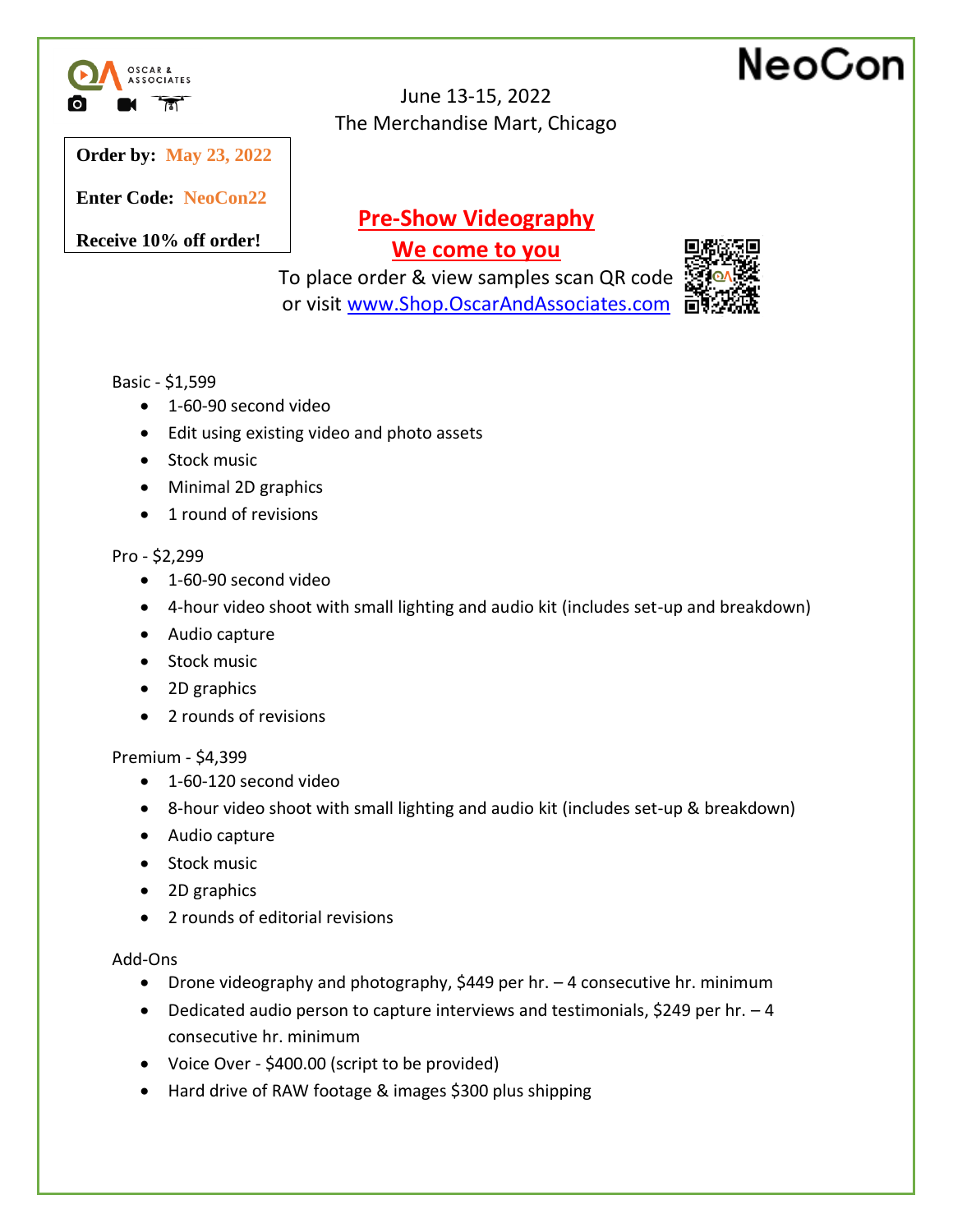|                                                    | NeoCor<br>June 13-15, 2022<br>The Merchandise Mart, Chicago                                                                                                                                                                                                                                                            |
|----------------------------------------------------|------------------------------------------------------------------------------------------------------------------------------------------------------------------------------------------------------------------------------------------------------------------------------------------------------------------------|
| <b>Order by: May 23, 2022</b>                      |                                                                                                                                                                                                                                                                                                                        |
| <b>Enter Code: NeoCon22</b>                        | <b>Photography on show site</b>                                                                                                                                                                                                                                                                                        |
| Receive 10% off order!                             | To place order & view samples scan QR code<br>or visit www.Shop.OscarAndAssociates.com                                                                                                                                                                                                                                 |
| Single View                                        | \$199 (includes image retouching & unlimited usage rights)                                                                                                                                                                                                                                                             |
| Pro Pak $A - 6$ views                              | \$1,133 up to 5 added views, \$75 each                                                                                                                                                                                                                                                                                 |
| Pro Pak $B - 15$ views                             | \$2,240 up to 10 added views, \$75 each                                                                                                                                                                                                                                                                                |
| Events and awards                                  | \$375 per hour                                                                                                                                                                                                                                                                                                         |
| Add-Ons to above:<br>25-foot tripod<br>8x10 prints | \$500 plus shipping if required<br>\$35 each                                                                                                                                                                                                                                                                           |
|                                                    | Headshot Café - 4 consecutive hour minimum includes 1 hour for set-up and breakdown<br>Email delivery 1-day \$350 per hour 2-3 days \$325 per hour 4+ days \$300 per hour<br>Web Gallery 1-day \$285 per hour 2-3 days \$255 per hour 4+ days \$205 per hour                                                           |
| Add-Ons                                            |                                                                                                                                                                                                                                                                                                                        |
| Hair & Make-up<br>Wi-Fi                            | \$200 per hour with 4 consecutive hour minimum<br>\$50 per hour                                                                                                                                                                                                                                                        |
|                                                    | Photobooth – starts at \$1,100 for 3 consecutive hours – call for info and quote                                                                                                                                                                                                                                       |
| <b>Product Photography</b>                         | 1 Photo: \$49.99<br>2-9 Photos: \$47.99<br>10-19 Photos: \$44.99<br>20-29 Photos: \$42.99<br>30-50 Photos: \$39.99<br>50+ Photos: Request a Quote<br>Add On<br>360 spin - \$99 each<br>Jewelry, watches & reflective products \$19 each<br>Products over 2' - 5' high - \$19 each<br>Products 5' plus high - \$59 each |
|                                                    |                                                                                                                                                                                                                                                                                                                        |